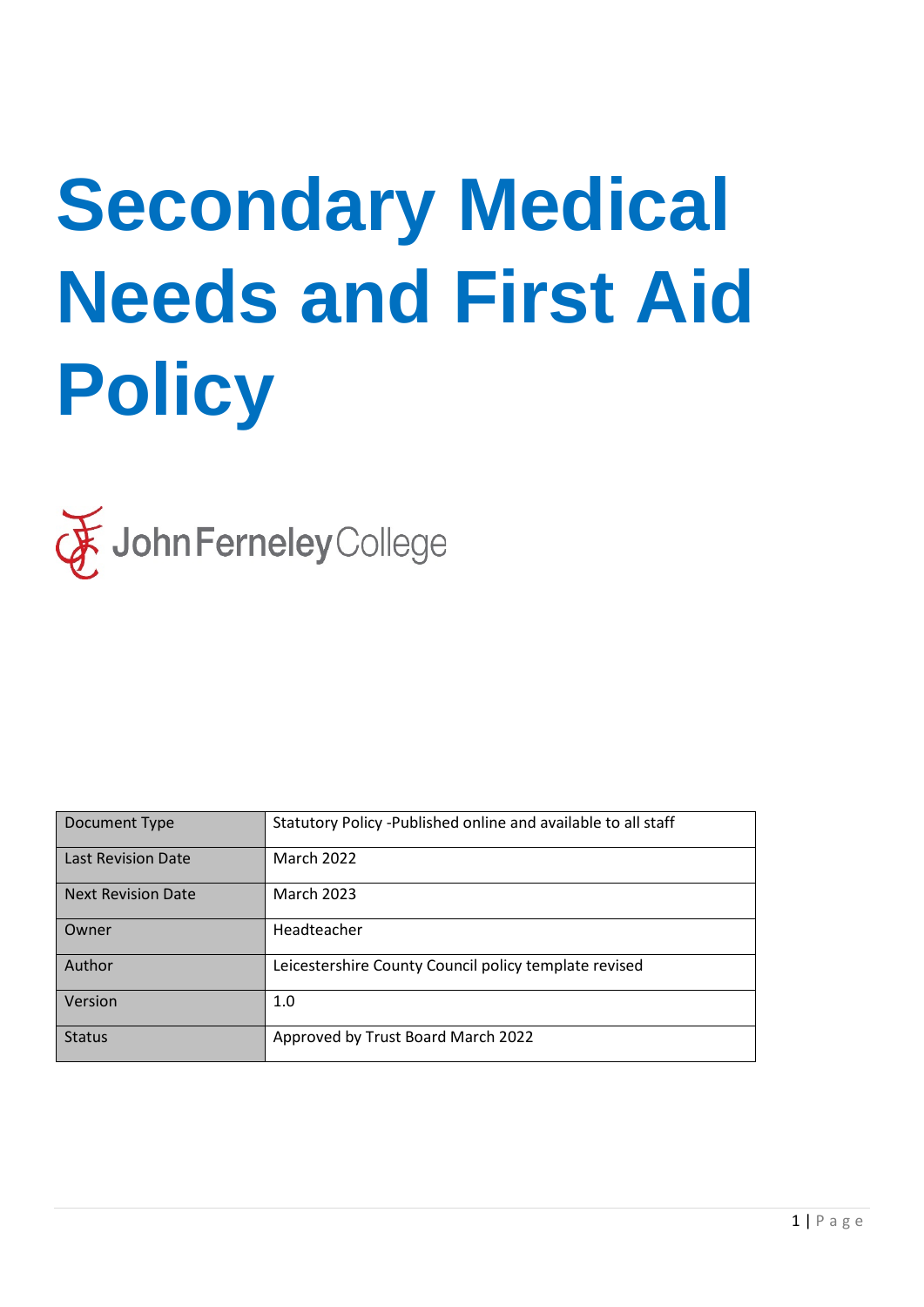## Table of Contents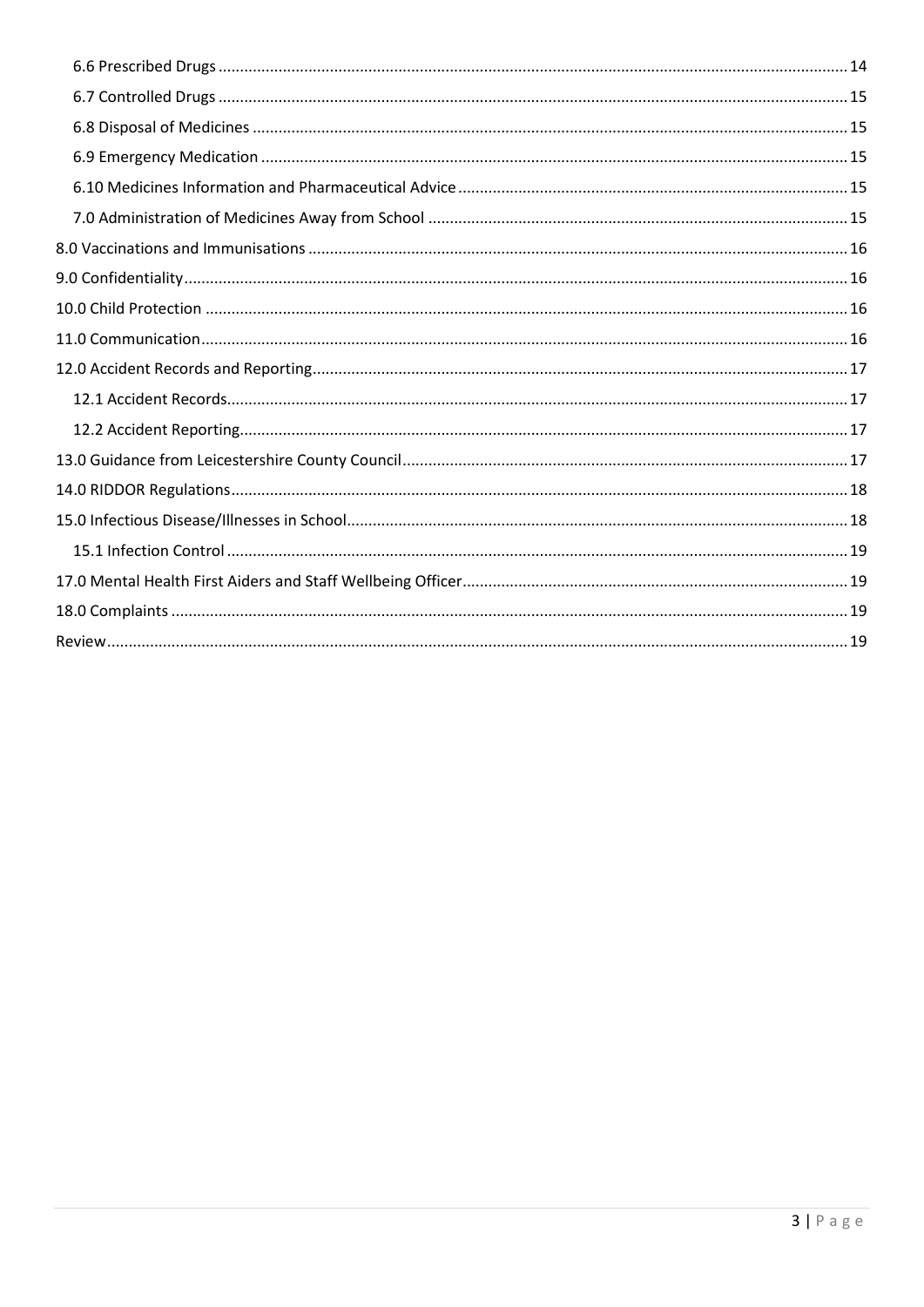## <span id="page-3-0"></span>Introduction

This Policy is applicable to all students and staff at John Ferneley College and is relevant to parents and guardians of students at the College. It aims to ensure that there is a high standard of medical and first aid provision within the College for students and staff. The Trust Board of Mowbray Education Trust are committed to ensuring that the physical and mental health and well-being of students is promoted and prominent, that all students with medical conditions can access and enjoy the same opportunities at the College as any other student and to ensuring that they are able to play a full and active role in School life, remain healthy and achieve their academic potential.

The Trust Board will also ensure that the College implements and maintains an effective management system for first aid and for the administration of medicines to all students in its care. First Aid means the treatment of minor injuries which do not need treatment by a medical practitioner, as well as treatment of more serious injuries prior to assistance from a medical practitioner for the purpose of preserving life and minimising the consequences of injury or illness.

This policy is drafted in accordance with regulation 13 of the Education (Independent School Standards) Regulations 2014 (SI 2014/3283), the Health and Safety at Work etc Act 1974 and subsequent regulations and guidance including the Health and Safety (First Aid) Regulations 1981 (SI 1981/917), the First Aid at work: Health and Safety (First Aid) Regulations 1981 approved code of practice and guidance.

## <span id="page-3-1"></span>1 First Aid Overview

#### <span id="page-3-2"></span>1.1 First Aid Arrangements

This Policy covers the College's arrangements for first aid, the administration of medication, the care of students with medical conditions and for those who are unwell. The College has a First Aid Medical Room. John Ferneley College requires over 15 fully qualified First Aiders.

All First Aiders are either qualified to HSE First Aid at Work (recognised three-day course) or HSE Emergency First Aid at Work (recognised one-day course). The College have an emergency response team of three First Responders on site and are always looking to recruit additional First Responders.

The College works closely with external counsellors and organisations to offer any necessary pastoral support and emotional support required.

The First Aid Medical Room is managed and maintained by our First Aid Lead based in Reprographics. The Medical Room includes one patient bed, one wash basin, one fridge/freezer for cold storage, one microwave, one accessible toilet, one large lockable medication cupboard, and one lockable, fully equipped First Aid equipment cupboard. There is access to running water.

#### **John Ferneley College First Aid Team**

#### **First Responders (First Aid at Work) on site:**

- 1. First Aid Lead Sally Fisher
- 2. First Responder Ashley Challis
- 3. First Responder Robert Singer

#### **Second Responders on site (Emergency First Aid at Work)**

We have Teaching and Support Staff trained as Emergency First Aiders, who will carry out First Aid responsibilities if support is required on site, during practical learning, extra-curricular activities or on school trips. The full list of qualified staff can be accessed via the College. As a College we heavily encourage recruitment all year round, to ensure we hold a sufficient number of qualified First Aiders on site at any one time.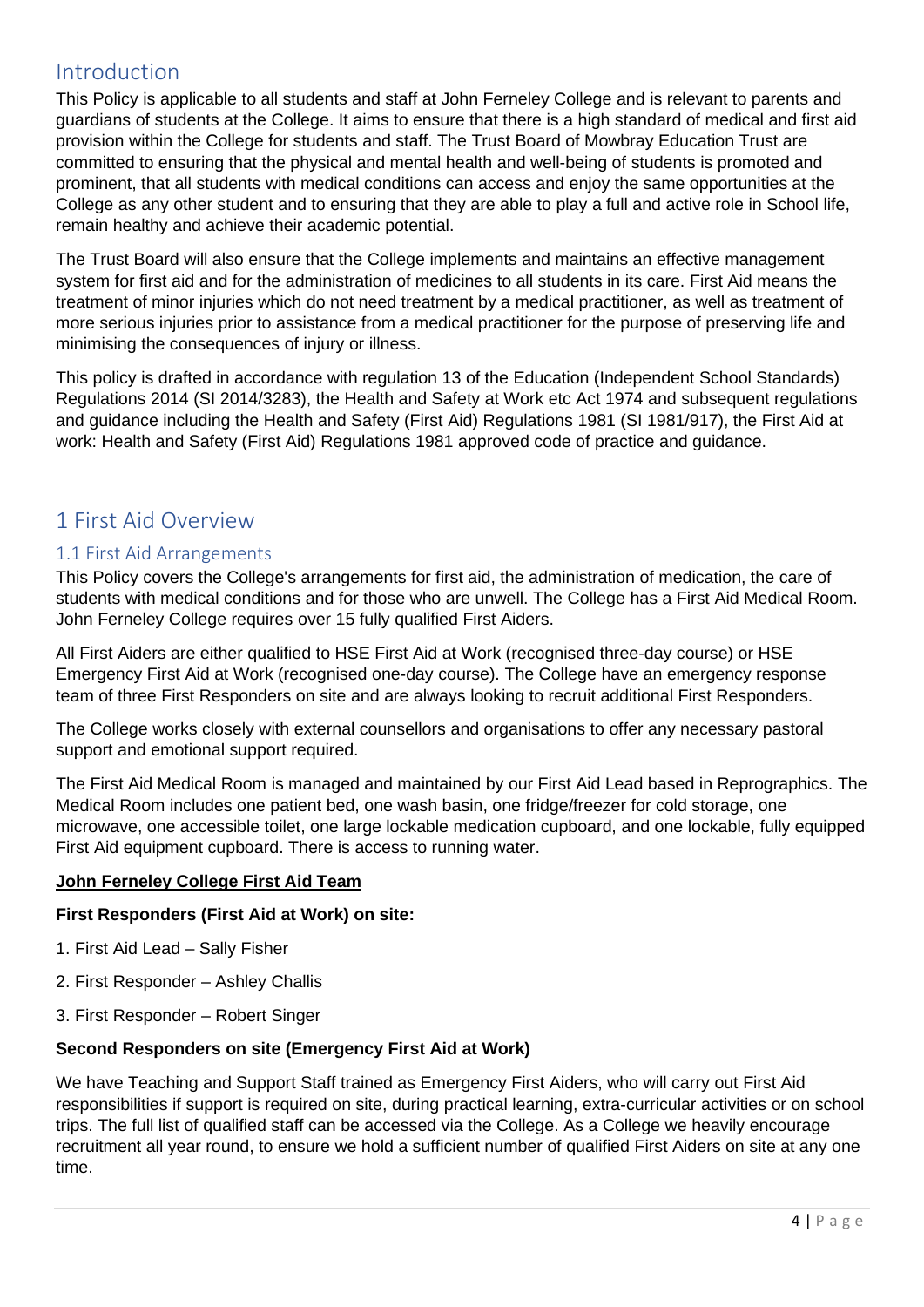Students may attend the First Aid medical room for health advice or treatment between the hours of 8.30am and 4.30pm (Monday – Thursday) and 8.30am - 4.00pm on Friday (normal School hours), but, where possible, they should attempt to avoid missing lessons or school activity time.

The medical room is located on the main corridor next to the reprographics room.

If they need urgent or emergency treatment they can attend at any time, during school hours. Any emergencies during school hours the First Responders can be contacted via radio or via phone extension.

Staff may attend the First Aid medical room during school hours for medical advice and/or treatment.

#### <span id="page-4-0"></span>1.2 Medical Information

All student records around First Aid and treatment will be recorded via the SIMS Student record.

Medical information, whether it relates to a student's condition, or any care given whilst in college, is documented on SIMS - Student Records System. This system is restricted for use by designated users only, to protect confidentiality. Access will be restricted to that reasonably required.

Parents/guardians should be informed via email or telephone and kept up to date with care and treatment given as well as progress of their recovery, if necessary.

All Staff records around First Aid and treatment are recorded on SIMS Staff Record.

Any serious incident or injury involving Students or Staff should also be reported to County Hall via Assessnet system.

First Aid staff will seek student and parental agreement where appropriate before passing on information about the student's health to other staff. Sharing information is important if staff and parents/guardians are to ensure the best care for a student.

Medical Information for School Trips. Any relevant medical information that can be shared will be given to the Trip Organiser and First Aider attending the trip, about the students who are attending the trip. A copy of the student's Health Care Plan, which is held for students who suffer from a medical condition or allergy, will be given with a note of those students attending the trip. They will give appropriate instruction and training to the Trip Organiser and/or other staff about the medications and their storage and administration.

It is the Trip Organiser's responsibility to inform the First Aid Lead in advance regarding the names of the students attending the trip so that medical provisions and any concerns they may have with regards to medical advice can be given.

#### <span id="page-4-1"></span>2.0 Roles and Responsibilities

#### <span id="page-4-2"></span>2.1 Senior Leadership Team

The Senior Leadership Team have overall responsibility for the implementation and review of this policy.

The Senior Leadership Team will ensure that there are adequate and appropriate First Aid equipment, facilities and first aid personnel on the College site.

#### <span id="page-4-3"></span>2.2 The Lead Head of School is responsible for**:**

• Ensuring that sufficient numbers of staff are suitably trained and are able to access all relevant information and teaching support materials required to assist students with medical conditions

• Ensuring that sufficient numbers of trained staff are available to support students' medical needs at all times whilst they are under the care of the School, including making contingency plans for staff absence and emergency situations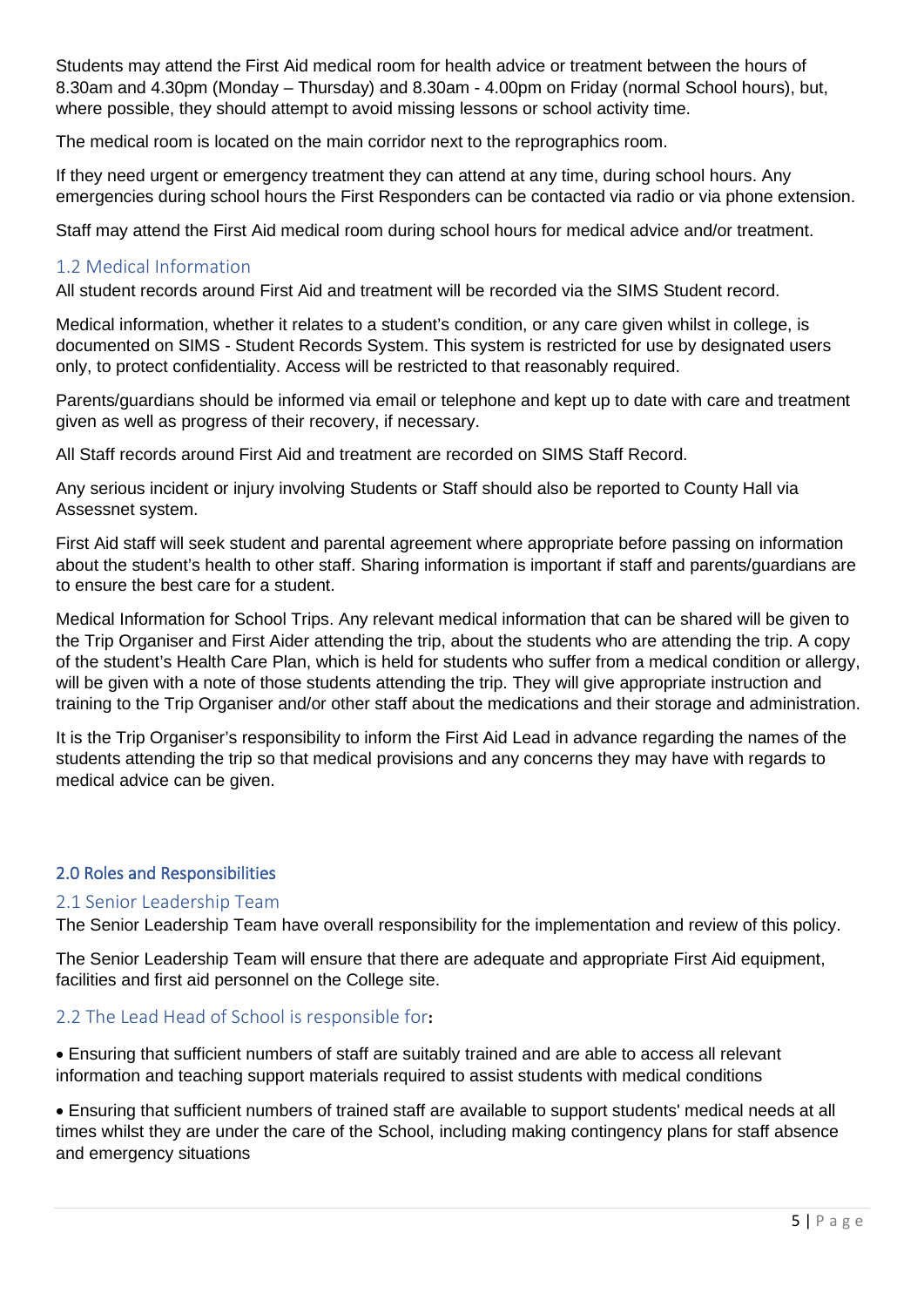• Liaising with the First Aid Lead to ensure staff are up-to-date with their First Aid training, as well as any immediate injury care that could be given

• Ensuring that information regarding an individual student's medical condition is shared with appropriate staff (including supply teachers, where appropriate) on a need-to-know basis

• Ensuring that risk assessments take into account the additional risks posed to individual students as a result of their medical conditions

• Ensuring that staff have sufficient understanding to ensure the well-being of students in their care, for example to understand instructions such as those for the safety of medicines.

• The Head of School will regularly review the School's First Aid needs to ensure that the School's First Aid provision is adequate. Who is this?

#### **2.3 SEND / Accessibility Plan**

The SENDCO will introduce any necessary SEND needs and measures for all SEND students at John Ferneley.

Please refer to our Equality Information and Objectives (Including Accessibility Plan) and Special Educational Needs and Disability Policies on the school website for more information: <https://www.johnferneley.org/statutoryinformation>

#### <span id="page-5-0"></span>2.4 Parents/Guardians

**2.4.1** The School promotes on-going communication with parents/guardians in order to ensure that the specific medical needs of all students in its care are known and met. Upon arrival to John Ferneley, all parents/guardians should provide the Admission Form with sufficient information about their child's medical condition or needs, ideally a G.P. letter listing treatment, special needs and current medication should be provided.

**2.4.2** John Ferneley College work very closely with all feeder primary schools to ensure any necessary information around the child's health/medical needs are met at John Ferneley too. They should, jointly with the First Aid Lead and Pastoral Team reach agreement on the College's role in supporting their child's medical needs; in accordance with the College's policy. Where appropriate, parents/guardians will be invited to consult with the College and relevant healthcare professionals to produce an individual 'Health Care Plan' for their student.

**2.4.3**. Parent/Guardians must inform the College where a student will require medication to be taken at School, and of any changes to the medication as required.

**2.4.4** The College requests that medication is only taken at college if it is essential, and where it would be detrimental to the student's health not to administer the medication during the College day. Where possible, medicines should be taken at home, before and after attending College, in line with current Government guidelines.

#### <span id="page-5-1"></span>2.5 First Aiders, Teaching and Support Staff

**2.5.1** All staff must be aware of the contents of this document and their likely/possible role in providing care for the student. They should seek any advice from School First Aid Lead at first instance, then First Responders.

**2.5.2** Teaching staff have occasional involvement and responsibility to work according to these guidelines, for example, in an emergency or when accompanying students on a School trip away from College premises.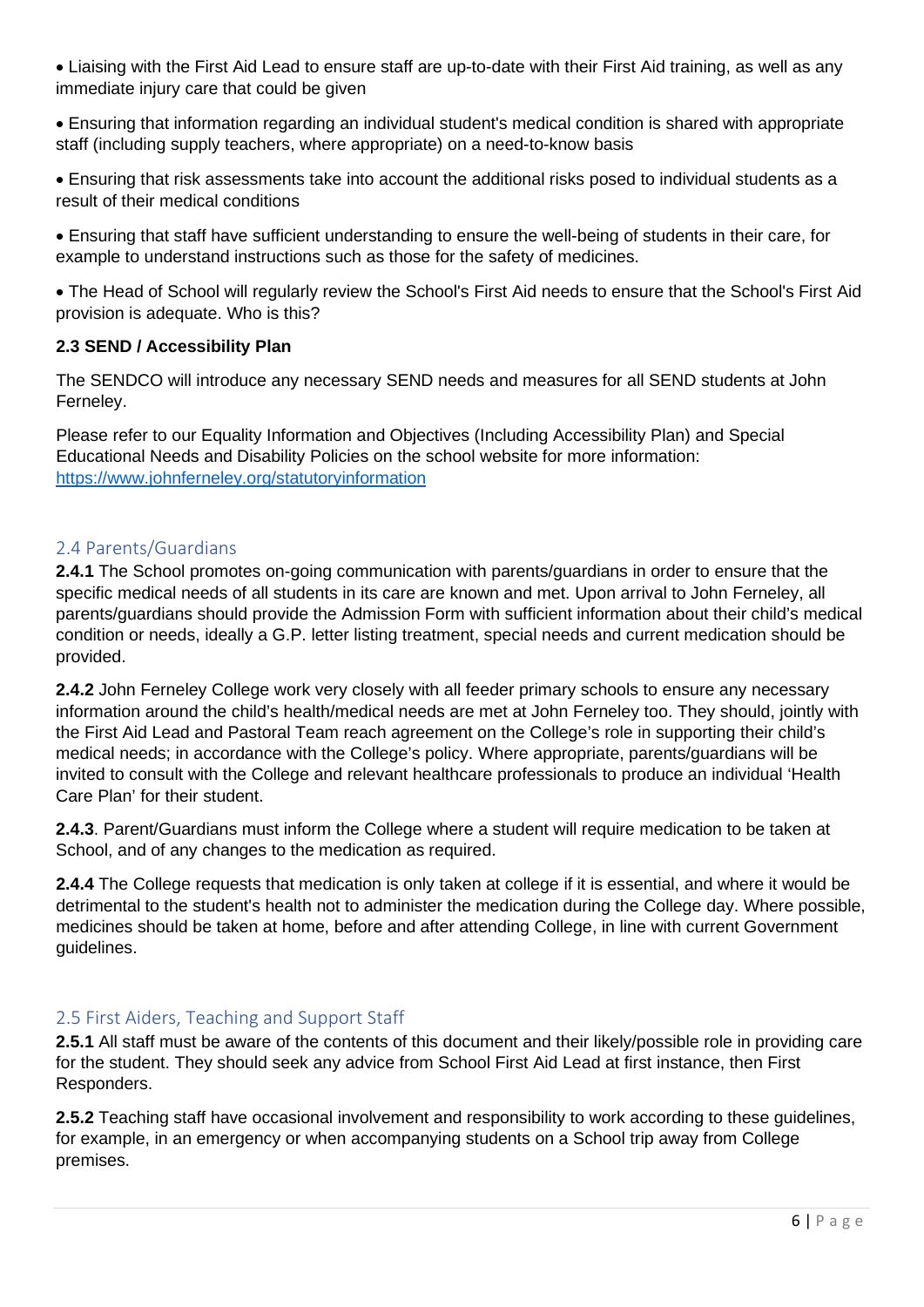If Teachers/Support Staff require First Aid assistance during lesson time, they are to use the on-call system in SIMs to alert the member of staff who is on-call to support

OR

to report to the zone pastoral office to seek radio support for First Aid.

#### <span id="page-6-0"></span>2.5.3 Support Staff

Main Reception will ensure a First or Second Responder attends the lesson to assist with any First Aid required. If necessary, the student will safely be escorted to the First Aid medical room for further consultation and treatment by a First Aider.

#### <span id="page-6-1"></span>2.5.4 All Staff

Staff can always call an ambulance when there is a medical emergency and / or serious injury.

#### <span id="page-6-2"></span>2.6 First Aid Lead

**2.6.1** The First Aid Lead is responsible for regularly monitoring the systems and management for the protection of the medical welfare of students to identify whether review or change in welfare and First Aid practice is needed.

**2.6.2** First Aid Lead is responsible for the organisation of the First Aid medical room.

**2.6.3** The First Aid Lead is responsible for ensuring that the Inhalers Guidance is properly implemented and followed. This includes medical records and registers, Emergency inhalers, including but not limited to appropriate training, use, supply, storage, care, disposal, and record keeping.

**2.6.4** The First Aid Lead collates important medical information for each student, ensuring that any medical information is accessible to staff as necessary and updated regularly.

#### <span id="page-6-3"></span>2.7 School Health and Safety - The Estates Team

**2.7.1** To co-ordinate and manage the annual risk assessment processes for the school.

**2.7.2** Equipment maintenance -The equipment and facilities are routinely checked and inspected to identify any signs of wear and tear that may cause injury. Any defective items are immediately taken out of use until repaired or replaced.

**2.7.3** To make provision for the inspection and maintenance of work equipment throughout the school.

**2.7.4** To manage the keeping of records of all health and safety activities.

**2.7.5** To ensure that staff are adequately instructed in safety and welfare matters in connection with their specific workplace and the school generally.

Please refer to our Health and Safety Policy on the MET website for more information: <https://www.mowbrayeducation.org/policies>

#### <span id="page-6-4"></span>2.8 PE Staff - Away Fixtures

Should an injury or accident occur during a PE away fixture, off site, all PE staff should seek appropriate advice from the First Aid provision at the away school/venue as to the best course of action, and, using this, and their judgement, decide the best course of action. Contact should be made to the student's parent/guardian, as soon as practicable, from the PE team.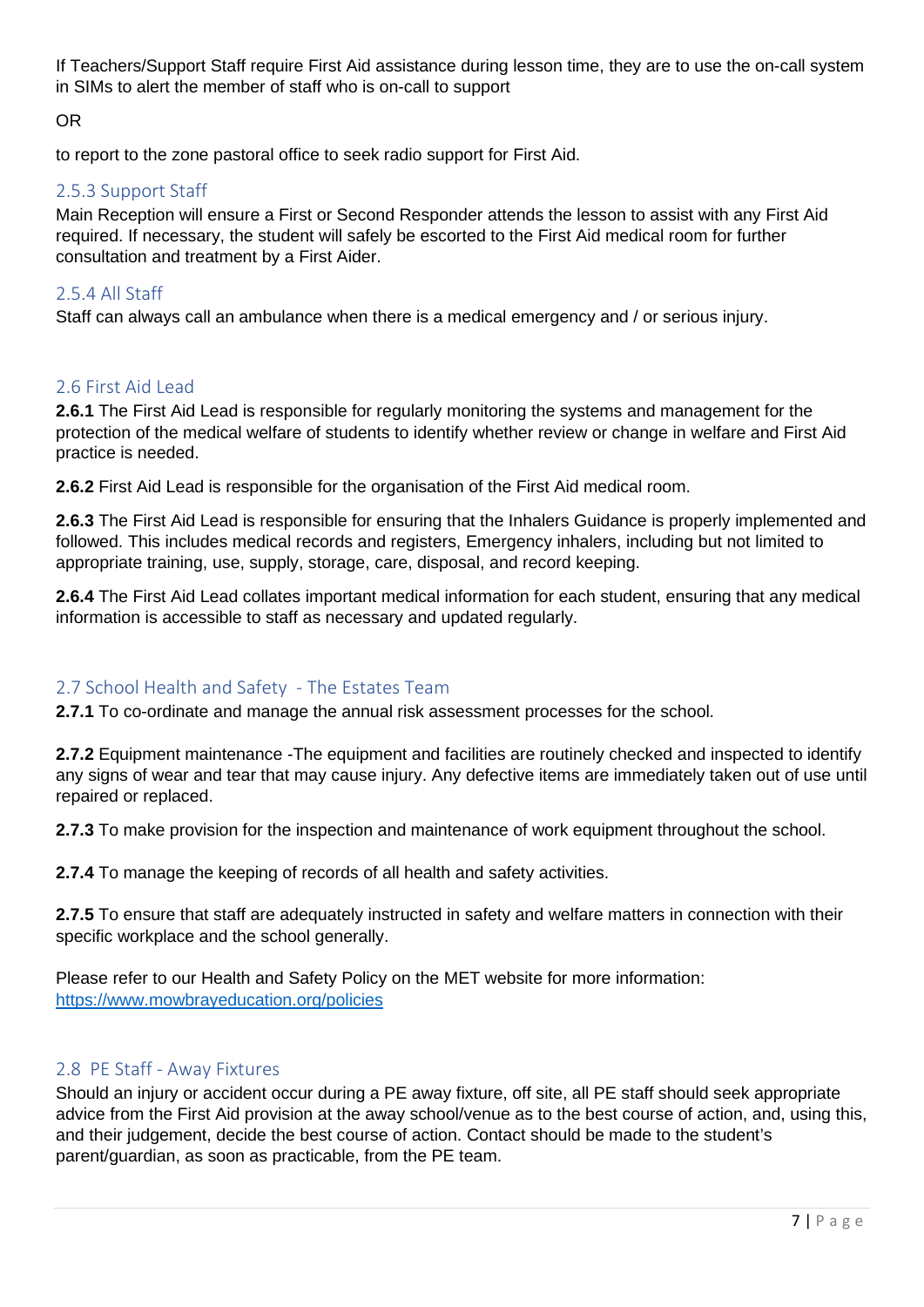The First Aid Lead should be informed of all First Aid incidents that took place during an away fixture by the PE staff involved, or Head of PE, as soon as practicable. The student's SIMS patient record is to be updated, as soon as practicable by a First Aider, outlining details of the incident and First Aid provision that took place. If necessary, this needs to include any on-going medical support required.

If the student is fit and well enough to return to school on the school transportation, they will. The student must be left with a First Aider / PE staff member, out of school hours, until picked up by parent/guardian.

## <span id="page-7-0"></span>3.0 Medical Emergencies Procedure

#### <span id="page-7-1"></span>3.1 Emergencies

In the event of an emergency an ambulance should be called via 999/112 by the First Responder.

Arrangements should be made to escort the student to A&E, either by the parent/guardian or a school First Aider. If a child is escorted to A+E by a member of staff, arrangements will be made for the parent/guardian to be contacted.

If out of normal College hours, the emergency care is to be taken over by the parent/guardian. This does not, however, affect the ability of any person to contact the emergency services in the event of a serious medical emergency before implementing the terms of this policy.

Should a student be diagnosed with suspected concussion by a First Aider after a head injury, strict guidelines are in place to ensure that they are safely treated, monitored and sent home, where necessary, and have gradual return to exercise. These guidelines and support can be confirmed and discussed with the Head of PE or First Aid Lead.

#### <span id="page-7-2"></span>3.2 Calling for an ambulance

If an ambulance is required, there must always be someone who stays with the casualty. If that person is on their own, they must shout for help. When help has arrived (First Aid Leader/First Responder) and in their assessment an ambulance is required – they will call 999/112. They will ensure someone has informed reception and Estates that an ambulance is on its way and where it is needed, so that they can meet the ambulance on arrival. Reception should be asked to contact the Parent/Guardian to inform them and arrange for them to come to the College straight away, if possible.

Examples of medical emergencies may include:

- A significant head injury
- Fitting, unconsciousness or concussion
- Difficulty in breathing and / or chest pains
- Exhaustion, collapse and / or other signs of an asthma attack
- A severe allergic reaction
- A severe loss of blood
- Severe burns or scalds
- Possibility of a serious fracture

Arrangements should be made to ensure that any student is accompanied in the ambulance, or followed to hospital, by a member of staff (over 18 years) if it is not possible to contact the student's parent(s) (or legal guardian(s)) in time.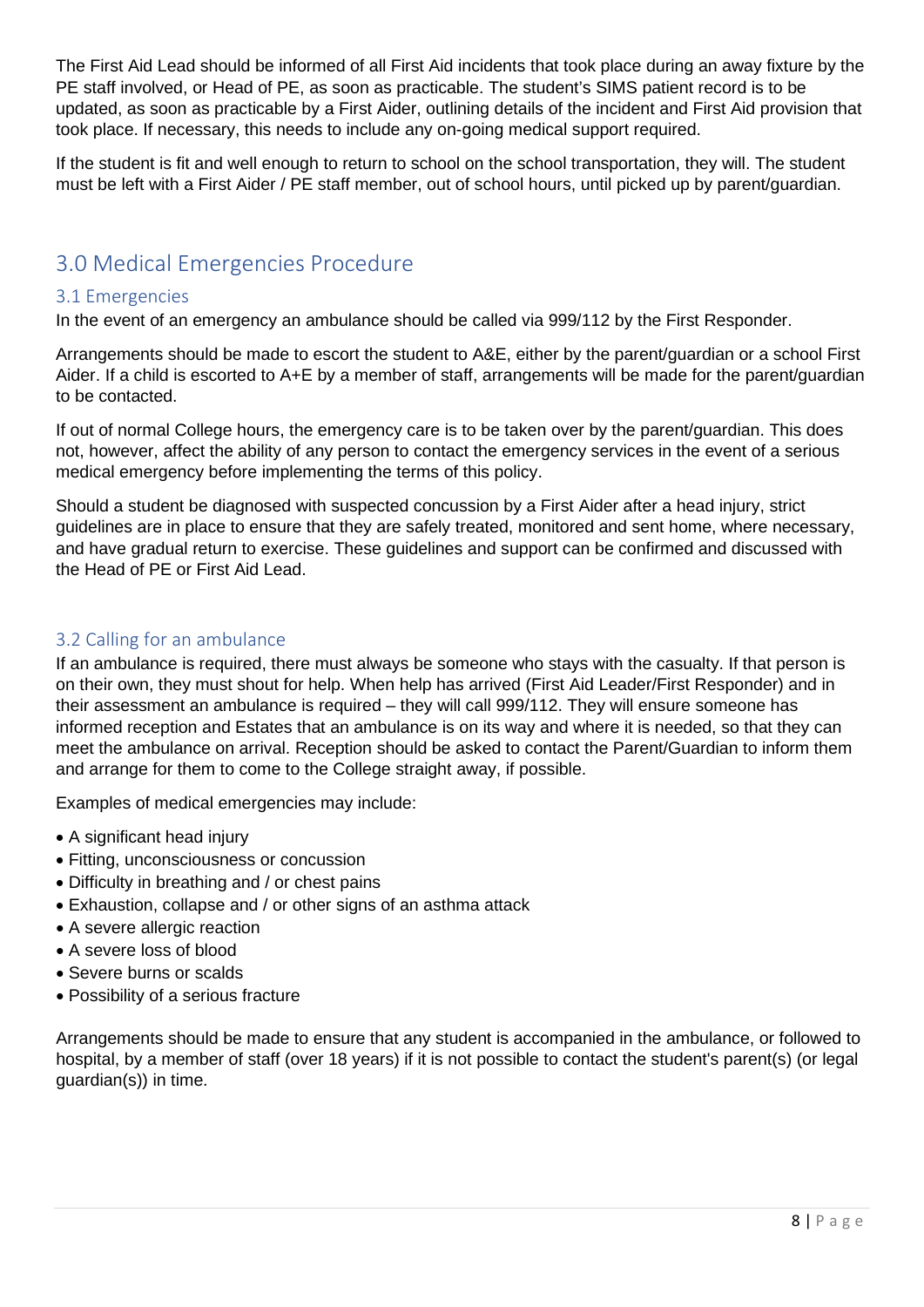#### <span id="page-8-0"></span>3.3 Automated External Defibrillators ('AEDs')

John Ferneley College has two Automated External Defibrillators (AED), one located in the foyer of Main Reception and the other in the Enrichment building foyer. All First Responders are trained in CPR and Defibrillation.

The AEDs should only be used where a person is in cardiac arrest. It should not be used where a person is conscious, breathing and / or his or her heart is still beating. If a person is suffering from a cardiac arrest, the first person on the scene should call for help and immediately call the emergency services and commence CPR.

If possible, a First Aider who is trained in the use of AEDs should be called for. However, AEDs are designed to be used by any person by following the step-by-step instructions on the AED Machine. The person administering the AED should ensure that the area around the casualty is clear before administering the AED. He or she should then stay with the casualty until the emergency services arrive.

#### <span id="page-8-1"></span>3.4 Asthma Register and Emergency Inhalers .

General information on how to recognise and respond to an asthma attack is contained in the guidance here**[https://www.asthma.org.uk/advice/child/life/school/.](https://www.asthma.org.uk/advice/child/life/school/)** 

The First Aid Lead will hold and be responsible for restocking at least one (normally blue) emergency inhaler (which may be bought without prescription). This inhaler can be used multiple times by any person, with a change of disposable spacers and sanitisation in between.

An emergency inhaler may be used if a student's prescribed inhaler is not available (for example, because it is broken, or empty) or in the event of an asthma attack. Only students who have been diagnosed with asthma and/or who have been prescribed a reliever inhaler may use an emergency inhaler.

The First Aid Lead will maintain an up-to-date register of students who have been diagnosed with asthma and /or who have been prescribed a reliever inhaler for whom parental consent/permission to the use of the emergency inhaler has been obtained.

The register should be reviewed regularly (at least annually) to take into account students' changing asthma care needs. A copy of the register is to be stored with the emergency inhaler / medical room.

Parents/Guardians are to notify the College as soon as practicable that a particular student has been diagnosed with asthma and/or has been prescribed a reliever inhaler. Notification should be accompanied by a completed consent signed by the parent/guardian. Completed consent should be scanned and stored on the student's SIMS Patient Record and kept in the onsite folder, the individual Health Care Plan updated accordingly for medication only.

If an emergency inhaler is used by a student, a First Responder will notify the relevant parents or guardian(s) as soon as practicable.

#### <span id="page-8-2"></span>3.5 Accident or Injury

If an accident occurs, then the member of staff in charge will assess the situation and decide on the next course of action, which may involve calling immediately for an ambulance, or a First Aider contacted as is possible. Any witnesses to any accidents or incidents should complete a written statement of the accident, as soon as practicable and all accident records must be kept on SIM's Patient Record, as well as informing the Head of School and if appropriate, reported to the Local Authority.

In the event that a First Aider does not consider that they can adequately deal with the presenting condition by the administration of First Aid, then they should arrange for the injured person to access appropriate medical treatment without delay. This may involve calling for an ambulance or making arrangements to transport the injured person to an emergency department or access other appropriate medical services.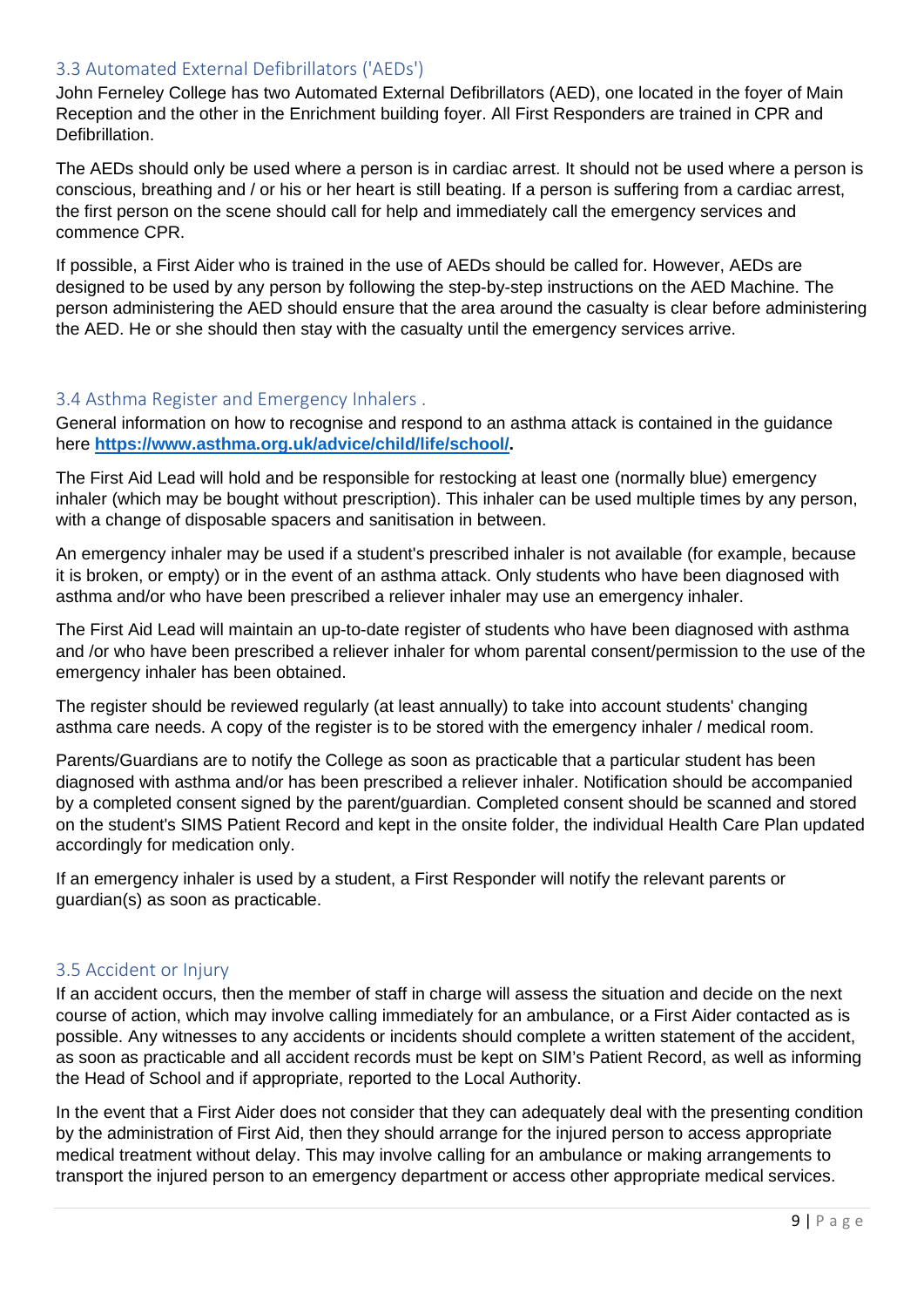First Aiders or Reception should always call parents/guardians when there is a medical emergency and / or serious injury/accident.

## <span id="page-9-0"></span>4.0 First Aid Provision

#### <span id="page-9-1"></span>4.1 First Aiders

The first aid arrangements within this policy are based on the results of a risk assessment carried out by the Head of School in consideration to all staff, students and visitors.

The main duties of First Aiders are to give immediate First Aid care to students, staff or visitors when needed, and to ensure that an ambulance or other professional medical help is called or sort, when necessary.

First Aid means the treatment of minor injuries which do not need treatment by a medical practitioner, as well as treatment of more serious injuries, in order to -*prevent worsening condition, promote recovery and preserve life,* prior to assistance from a medical practitioner.

There will be at least one First Responder on site when students are present, as well as a number of teaching and support staff who are qualified as First Aiders.

It is good practise for two First Aiders to be involved in any serious medical incident. This will support any First aid decisions made, and also promote good safeguarding practice.

First Aiders will have the opportunity to attend regular refresher training and will undergo updated FAW and EFAW training at least every three years to maintain their qualification.

#### <span id="page-9-2"></span>4.2 First Aid Boxes

First Aid boxes are marked with a white cross on a green background. The content of the First Aid boxes will be determined by the School's First Aid needs risk assessment and will usually be stocked in accordance with Workplace first aid kits recommendations. Staff who are responsible for their department first aid kits must contact a First Leader with their re-stock requests when needs arise.

First aid boxes are positioned around the school site and as close as possible to an area where hand washing facilities, as is practicable. All requirements for the First Aid kits are supplied by the First Aid Lead and are regularly stocked at request of individual departments and reviewed annually. There is no mandatory list of items for a first aid container. However, the HSE recommend that the minimum provision of first-aid items are provided:

- *Leaflet giving general guidance on First Aid*
- *20x individually wrapped sterile plasters*
- *2-3x sterile eye pads*
- *1-2x individually wrapped triangular bandages*
- *2-3x large sterile, un-medicated wound dressings*
- *Medium and large un-medicated wound dressings*
- *1x pair of disposable gloves*
- *A pack of antiseptic wipes*
- *1x face shield*

• *1x foil blanket First aid kits are available for trips and other off-site events and can be collected in advance from the medical room.*

All staff should be aware of where their nearest First Aid kit is located on site. The College minibuses have a prominently marked First Aid box on board which is readily available for use, and which is maintained in a good condition. The First Aid box should be stocked in accordance with part 2 of schedule 7 of the Road Vehicles (Construction and Use) Regulations 1986 (SI 1986/1078).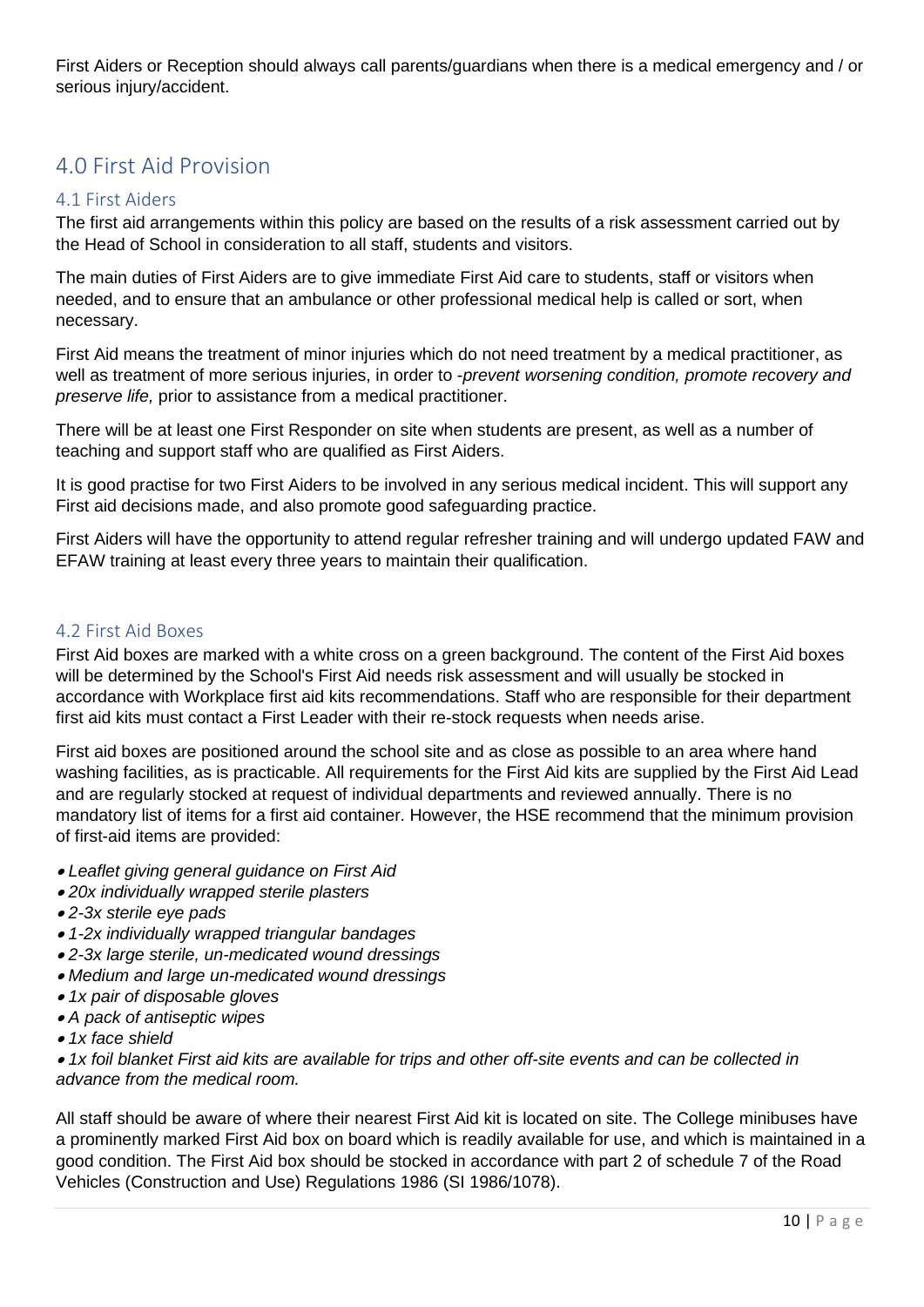If First Aid boxes are used, they should be taken to the First Aid medical room, who will ensure that the First Aid box is properly re-stocked. The First Aid Lead will examine the First Aid box(es) at this point and should regularly check stock and dispose of items safely once they have reached their expiry date.

#### <span id="page-10-0"></span>4.3. PE Department

The PE department are responsible for requesting the provision of First Aid kits/boxes from the First Aid Lead. The First Aid Lead is responsible for providing First Aid boxes, for sports fixtures and events. All PE staff are First Aid trained. All PE staff have access to radios that must be used during lesson time, to call if First Aid assistance is required. Our First Aid Responders will attend the lesson, as required to issue First Aid care/treatment.

There is a number of fixture kit bags available at any one time, which can be used by PE staff for both home and away fixtures. A foldable wheelchair and blankets are available from the medical room, if required.

A First Aid Medical Fixture kit bag should be taken with the travelling team. If an incident occurs during an away fixture the medical treatment should be sought from the visiting school First Aid personnel. If necessary, the student should be taken to the nearest Emergency Department by a member of staff. Treatment and after-care should then be followed up by First Lead. Any incident or treatment must be reported to a First Aid Lead on return to School and a First Aid record should be completed onto the students SIMS patient record, along with on-going medical support, if required.

The PE Head of Department is responsible for the Departments risk assessments. These are undertaken and recorded for significant activities. Risk assessments are reviewed periodically, or where there is a change in circumstances. See our Health and Safety Policy for more information.

#### <span id="page-10-1"></span>4.4 Design and Technology Department

Should a minor injury or accident occur during a Design and Technology (D&T) lesson, then a qualified First Aider within the department (Technician or Teacher) will issue First Aid Care. Should a second opinion be needed, a First Responder will assess. Should professional medical attention be needed, the parent/guardian will be contacted to come in and collect their child.

First Aid Lead or First Responder is to ensure the students SIMS patient record has been updated with any first aid care given by Technicians. If a more severe First Aid incident or accident occurs, the College's First Responder care will be issued instantly in line with this policy.

All students receive instruction upon their entry to the Department and classrooms, and all equipment, tools, utensils and machinery is regularly serviced by the Department Technician/s. The Department Health and Safety policy is explained to the students at regular intervals throughout the academic year.

All fixed machinery is inspected annually by an external contractor and daily checks are carried out regularly by the schools Department Technician, for safe use in lessons. There are a number of First Aid trained staff deployed across the school. The list is regularly updated and distributed to all staff.

All D and T Teachers are qualified to a national standard, in use of all Design and Technology equipment on the school site. This included safe use and instruction of a particular machine/equipment and instructing students on safe use for all Teaching and Learning purposes.

The Head of Department is responsible for the Departments risk assessments. These are undertaken and recorded for significant activities. Risk assessments are reviewed periodically or where there is a change in circumstances. See our Health and Safety Policy for more information.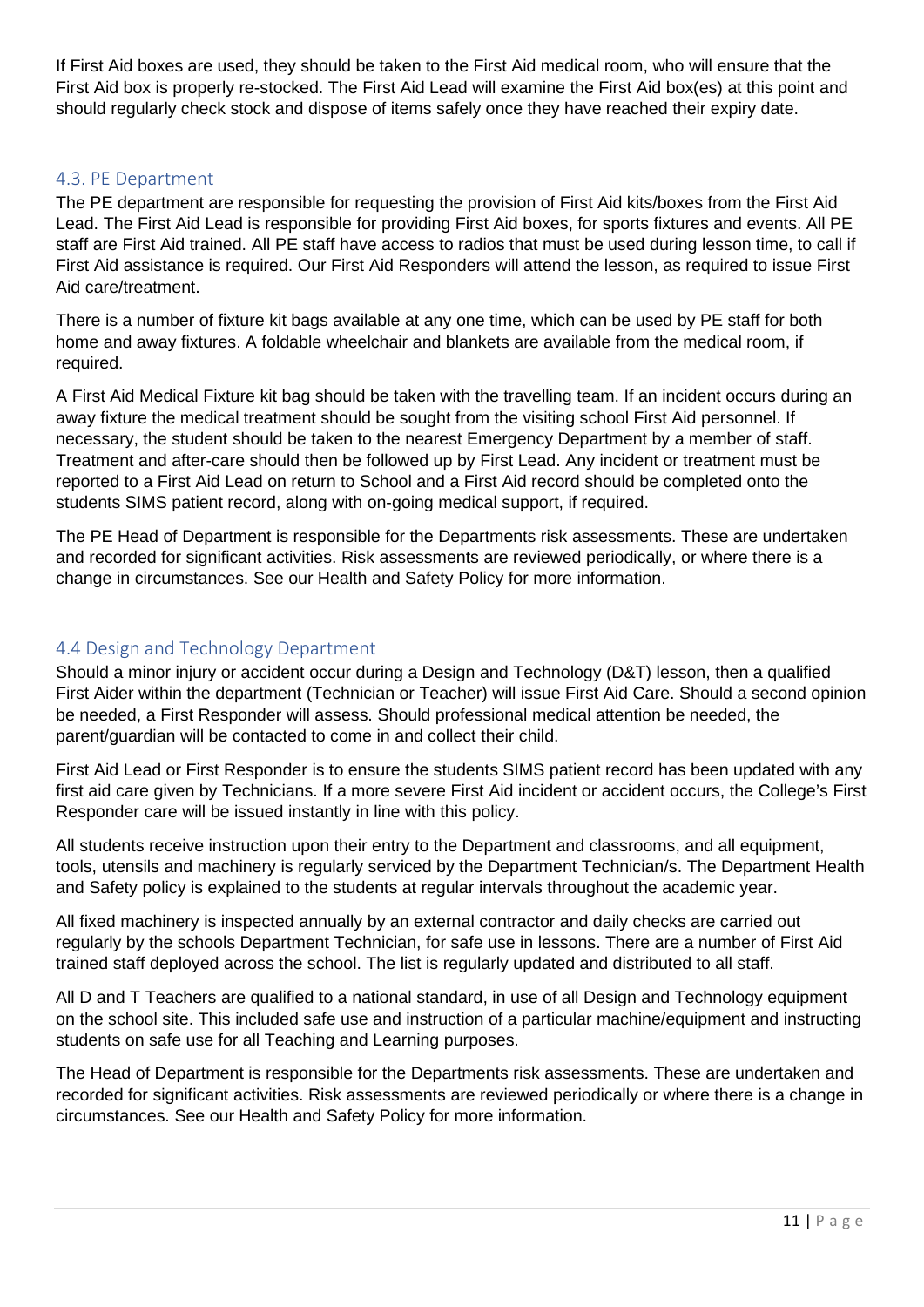## <span id="page-11-0"></span>5.0 Students with Medical Conditions

Many students will at some time have a medical condition that may affect their participation in School activities and learning. For many this may be a short-term condition. Other students have medical conditions that, if not properly managed, could limit their access to education. These students are regarded as having medical needs. Most children with medical needs are able to attend College regularly and, with support from the College, can take part in school activities.

The support for students who have medical needs who cannot attend school is outlined in the Trust wide Children with Medical Needs who cannot attend school policy.

College staff may need to take extra care in supervising some activities to make sure that these students, and others, are not put at risk and there may be some activities that are unsuitable. Where appropriate, an individual Health Care Plan can help the school to identify the necessary safety measures to support students with medical needs and ensure that they and others are not put at risk.

An individual Health Care Plan should be completed by the First Aid Lead with information from the student's parents/guardians upon enrolment with the school, or as it develops during their time at the college. A meeting, if possible, should be made with the First Aid Lead and Pastoral team in the case of any condition that may require the school to make reasonable adjustments for the student to participate in the school's activities.

Parents or guardians have prime responsibility for their child's health and should provide the school with information about their child's medical condition, keeping this information up-to-date as and when required. Parents should give details in conjunction with their child's GP or Paediatrician, as appropriate. The First Aid Lead and Pastoral team may also be able to provide additional background information for School staff. This information would be confidential and only shared with other members of staff after discussion with parents/guardians to ensure the safety and wellbeing of the student.

All new Staff will be made aware of the terms of this policy during their induction, and of details of protocols relevant to those students under their care. The First Aid Lead can be contacted for any information or advice on these specific conditions and any other conditions a student may have. Specific medical information is only shared with relevant staff in so far as it is important for the wellbeing of the student, whilst at school and on trips. Further details can be requested and given if appropriate for the student's care. This is updated as soon as the school is informed of the condition and of any changes/updates throughout the academic year.

#### <span id="page-11-1"></span>5.1 Student Medical Records

The First Aid Lead maintains secure medical documentation regarding any students seen. The First Responders manage all First Aid student cases into the First Aid medical room. First Responder staff record all first entry consultations with students into the child's SIMS Patient Record. To ensure continuity of care and patient safety, specifically identified other individuals have limited access to information stored on the electronic medical records system.

There should be an individual Health Care Plan, where necessary, containing relevant information provided by parents and recording significant health and welfare needs and issues. This will be held in conjunction with shared electronic records (SIMS), which can be accessed by Pastoral teams, and other key designated persons.

An individual Health Care Plan will be kept for each student with a chronic/notable condition, whether regular medication is required, and it should be updated on at least an annual basis or as appropriate if circumstances change as identified on their individual Health Care Record. This will be held on SIMS.

All communications concerning students' past illnesses, current health or future treatment should be addressed to the First Aid Lead and Pastoral team directly, accompanied by a letter from the doctor consulted.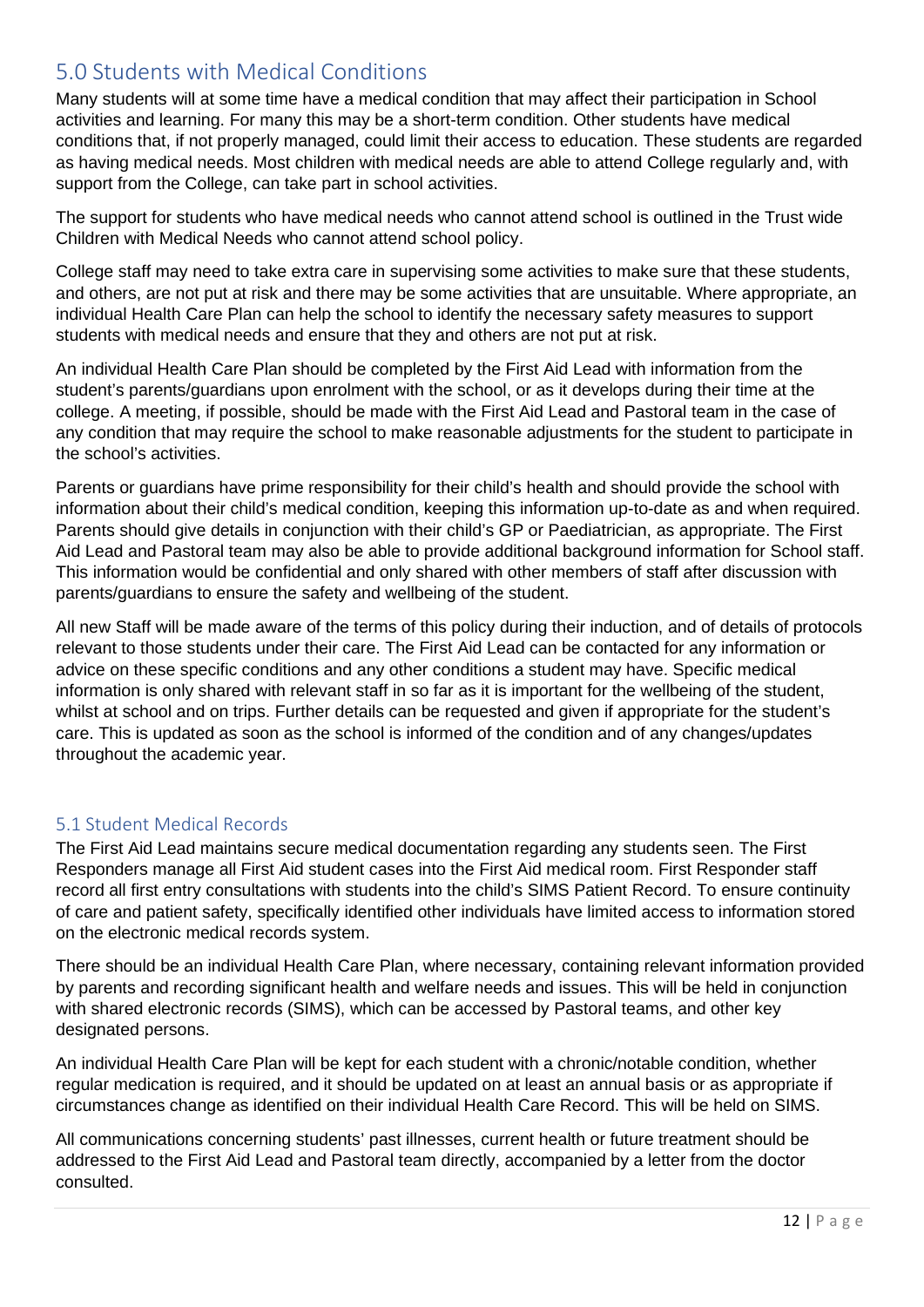## <span id="page-12-0"></span>6.0 Medicines

#### <span id="page-12-1"></span>6.1 Receipt of Medicines

It is the responsibility of the parent/guardian to inform the school of any long term prescribed medication that needs to be administered during school hours.

All medicines brought into School should be formally received by the First Aid Lead or First Responder team and the following information recorded on the students shared electronic patient record on SIMS. Brought in by parent/guardian.

The individual record should show:

- Date of receipt
- Name and strength of medicine, including regime for taking
- Quantity received

A relevant form, for e.g. Epi-Pen, asthma inhaler) must be completed by the parent/guardian and forwarded to the First Aid Lead. The form will be stored in the Administration of Medicines file, so that it may be viewed by all parties permitted to administer medication. This form will be valid until the child leaves the school, or a separate expiry date is stated in the form.

#### <span id="page-12-2"></span>6.2 Taking Medications in School

Where a student requires supervision while they take their medication, they will be made aware of when and where they should attend at the prescribed times during the course of the medication. John Ferneley College does not allow students to carry or administer any medications in school, unless consent has been given by the parent/guardian.

The First Aid Lead/First Responder will be responsible for documenting all medication given to students, any other information relating to their medication, ensuring the appropriate maintenance of records and use of the Medical Records System (SIMS) within the First Aid Room and advise other members of staff. They can appoint other members of staff to be the "designated person" to oversee medication procedures on a day-to-day basis with appropriate instruction. All records should be properly completed, legible and current and be available for inspection at all times.

When a student needs to take medication during their college day, they should go to the medical room where their medication will be stored. The First aid Lead or a relevant member of staff will check the paperwork/medical care plan, for the child, and supervise them taking the medication. Then they will log this in the Administration of Medication form.

#### <span id="page-12-3"></span>6.3 Authorisation Process

The First Aid Lead can appoint other members of staff to be the "designated person" to oversee medication procedures on a day-to-day basis with appropriate instruction.

#### <span id="page-12-4"></span>6.4 Storage of Medicines

All medicines should be stored in secure designated areas.

These include:

- The First Aid medical room
- Student locker or school bag if permission has been granted by the parent/guardian.

The college will carry out annual Health and Safety Audit to consider any risks to the health and safety of the School community and put in place measures to ensure that identified risks are managed and that medicines are stored safely.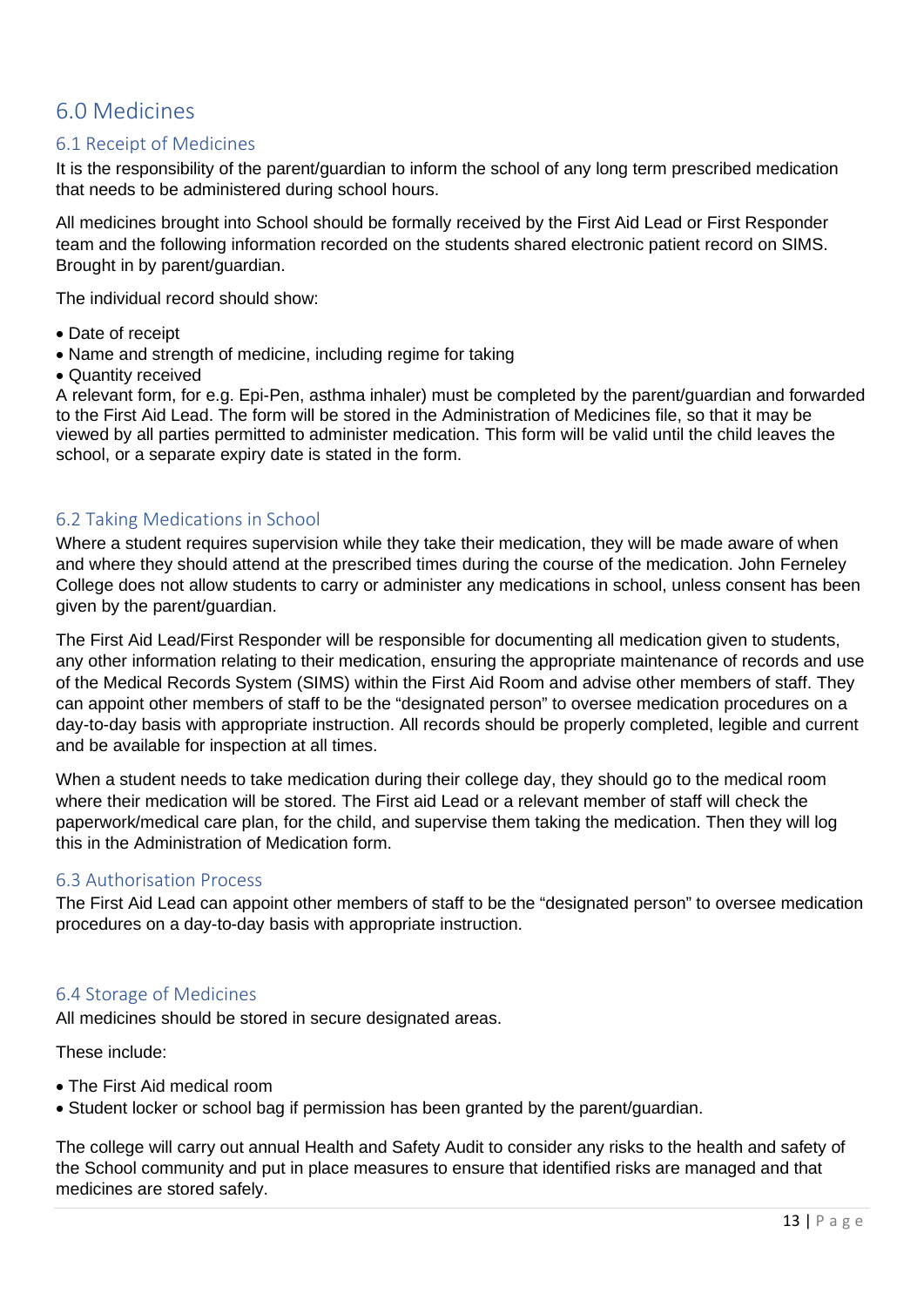All medicines shall be stored in the original container in which they were dispensed, together with the prescriber's instructions for administration.

Medication access keys should only be held by authorised designated members of staff.

Prescribed medicines should be stored in a locked cupboard in the First Aid medical room. There should be sufficient space to store individual students' medication. Only the First Aid Lead, First Responders or authorised others hold the keys to medicine cupboard.

A separate and secure dedicated refrigerator is available to be used exclusively for stock and prescribed medicines requiring cold storage. It should be cleaned and defrosted regularly. The temperature should be measured and recorded daily on a record sheet using a maximum/minimum thermometer. The First Aid Lead should be made aware if temperatures are recorded outside of the normal range. Pharmaceutical advice should be taken regarding the stability of the contents of the fridge in such circumstances.

#### <span id="page-13-0"></span>6.5 Administration of Medicines Away from School

When away from college the parent/guardian of the student would receive the balance of the prescribed medication. For occasional days out a separate supply may be organised. Details of the students' medication taken out should be recorded and the administration supervised by the staff responsible for the student whilst away from college. A record of any administration of medicines whilst on the trip should be communicated back to the First Aid Lead.

A first aid kit will be provided in the event of excursions off the College premises. Any student medications would be given to the Trip Lead with instruction on administration from the parents/guardians and/or First Aider, with information as to the reason for giving and any medical conditions. This Medical Policy should be followed at all times when off the premises. If a student attending an off-site visit or sporting event cannot self-medicate, they will be accompanied by a member of staff / First Aider who has received appropriate training to administer the medication in accordance with this policy.

#### <span id="page-13-1"></span>6.6 Prescribed Drugs

The Medicines Act clearly defines that, prescribed medicines must only be administered to the person for whom they have been prescribed and labelled. Medicines supplied for individuals are the property of that individual. These medicines may not therefore be used as "stock" by the College. Staff must not tamper with supplies of prescribed packs of medicines or decant from one container to another for the purpose of storage. This includes remains of the current supply when a new supply is received. The original supply should be finished first. Levels of medication should be kept at an appropriate level for each student dependent on need. Before it can be administered a prescribed medicine must have a printed label showing:

- Student's name
- Date of dispensing
- Name and strength of the medicine
- Dose and frequency of the medicine

Multiple containers should be labelled individually. If the label becomes detached, damaged or illegible the advice of the Parent/Guardian should be sought before the product is used.

If medicine is supplied which is unexpectedly different from that received in the past, the staff must check with the Parent/Carer before formally receiving or administering the medication. If the GP changes the dose of a medication, the College must be informed by the Parent/Guardian and the medication paperwork updated appropriately.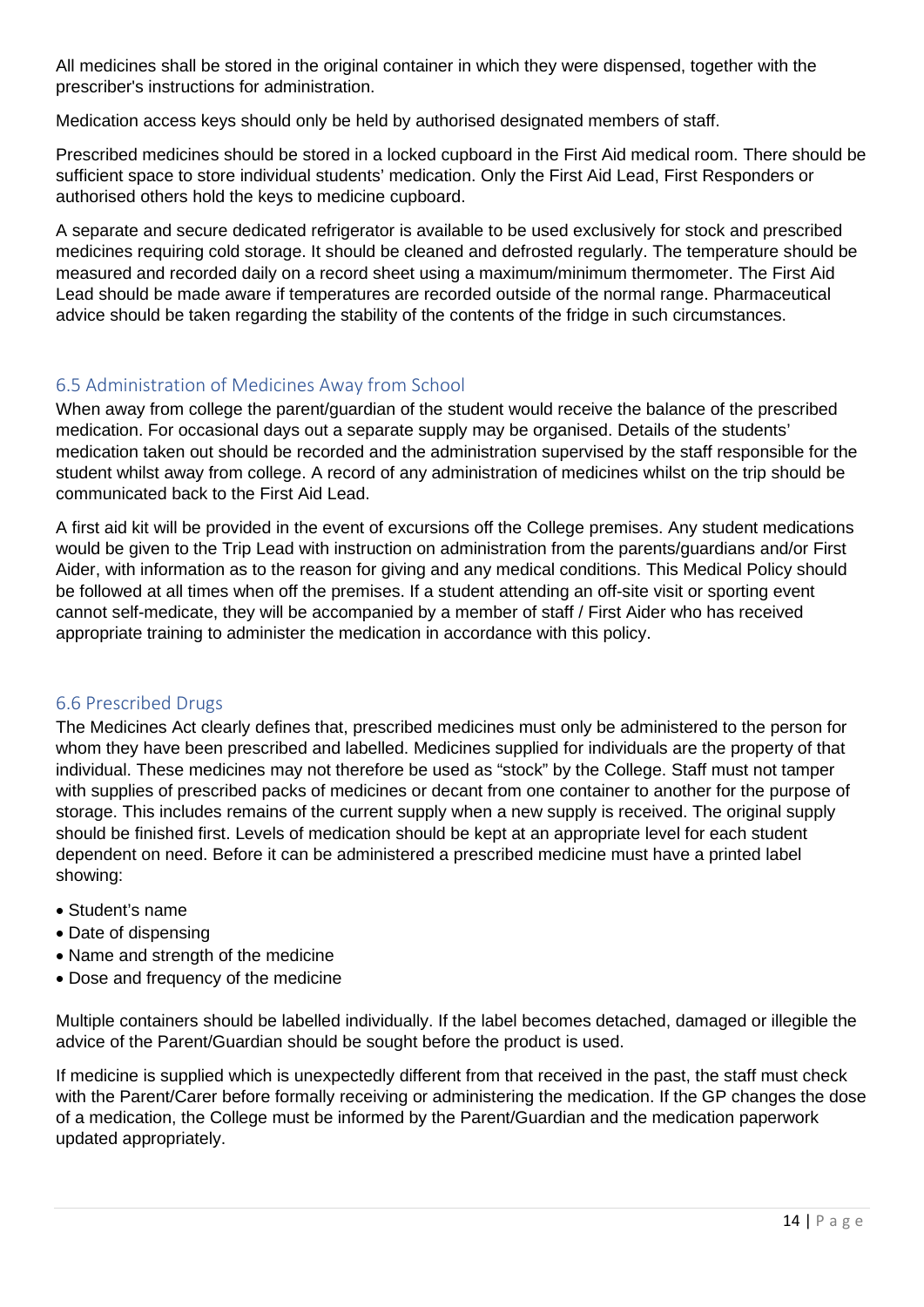#### <span id="page-14-0"></span>6.7 Controlled Drugs

The Misuse of Drugs Act 1971 is the legislation governing controlled drugs. The above information relating to prescribed drugs also applies to this group. Those students who are permitted to possess a controlled drug will be advised that it is an offence to pass the drug to any other person for use.

Controlled drugs need to be stored securely behind 2 locks, e.g., inside a lockable case inside a lockable cupboard.

Controlled drugs should have 2 appropriate members of staff administer and sign for.

#### <span id="page-14-1"></span>6.8 Disposal of Medicines

All drugs that are out of date or no longer required should be returned to the Parent/Guardian for them to take to the local pharmacy for destruction. If this isn't possible the First Aid Lead should take the expired medication to the local Pharmacy, a record of receipt, signed by the receiving Pharmacist, should be obtained and retained by the First Aid Lead.

Disposal of medicine should occur when:

- The expiry date is reached.
- A course of treatment is finished or is discontinued.

• If a student has left the College and the medication has not been collected by the parent/guardian or student within 14 days of contacting them.

• In the event of death of a student, and the failure to contact and return to the parent/guardian, keep for 14 working days in case needed by Coroner's Office or Courts.

The record of disposal should include a receipt from the Pharmacy

#### <span id="page-14-2"></span>6.9 Emergency Medication

All First Aid emergency medications are logged in a record book and are regularly checked and inspected by the First Aid Lead.

The types of medication that come under this group are, Adrenaline Auto Injectors and Asthma Inhalers.

#### <span id="page-14-3"></span>6.10 Medicines Information and Pharmaceutical Advice

Staff should contact the local community Pharmacist if additional information is required concerning individual medicines.

#### <span id="page-14-4"></span>7.0 Administration of Medicines Away from School

When away from School the parent/guardian of the student would receive the balance of the prescribed medication. For occasional days out a separate supply may be organised. Details of the students' medication taken out should be recorded and the administration supervised by the staff responsible for the student whilst away from School. A record of any administration of medicines whilst on the trip should be communicated back to the First Aid Lead.

A first aid kit will be provided in the event of excursions off the College premises. Any student medications would be given to the Trip Lead with instruction on administration from the parents/guardians and/or First Aider, with information as to the reason for giving and any medical conditions. This Medical Policy should be followed at all times when off the premises. If a student attending an off-site visit or sporting event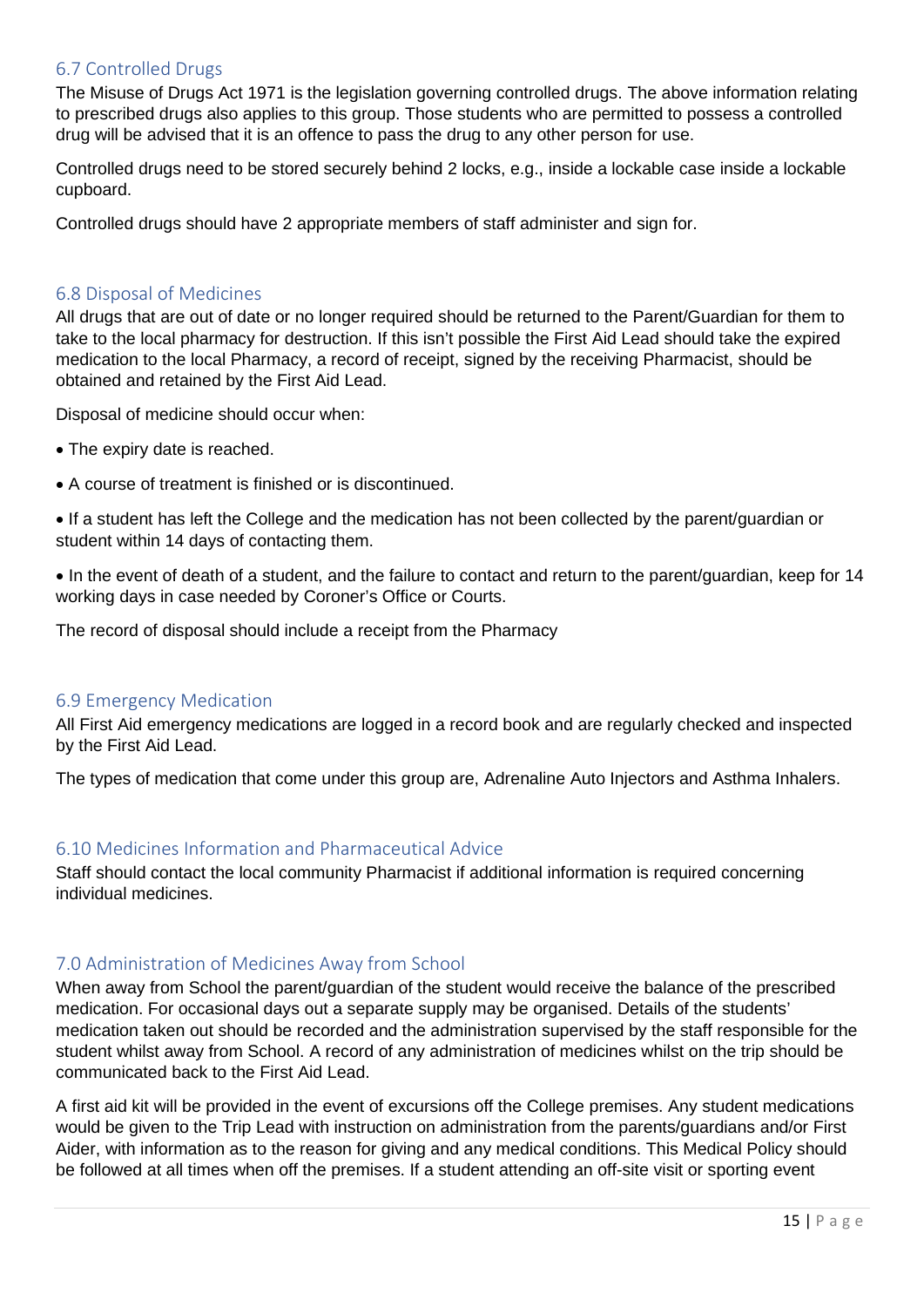cannot self-medicate, they will be accompanied by a member of staff / First Aider who has received appropriate training to administer the medication in accordance with this policy.

## <span id="page-15-0"></span>8.0 Vaccinations and Immunisations

Information about immunisations and vaccines delivered in school can be obtained from: <https://www.nhs.uk/conditions/vaccinations/> and via the school calendar, published on the school website.

A formal letter will be sent home with further details prior to any immunisations being issued in school.

Please note that no student under the age of 16 will be given a vaccination without parental consent.

## <span id="page-15-1"></span>9.0 Confidentiality

Our First Aid Lead will be responsible for reviewing students' confidential medical records and providing essential medical information regarding allergies, recent accidents or illnesses, or other medical conditions which may affect a student's functioning at the College, to the Pastoral team and First Aiders on a "need to know" basis. This information should be kept confidential but may be disclosed to the relevant professionals if it is necessary to safeguard or promote the welfare of a student or other members of the College community. Whilst legally students over the age of 16 can consent to treatment on their own behalf as they are presumed Gillick competent, those under the age can only do so if they are deemed Gillick competent. If not Gillick competent, consent would need to be obtained from someone with parental responsibility unless in an emergency.

Emergency treatment can be given without consent to save the life of or prevent serious deterioration in the health of a child. If a young person who is Gillick competent asks professionals not to share information about treatment, their wishes can be honoured, unless we feel there are safety issues that require us to share information.

Gillick competent means for a particular decision a young person:

- Understands the problem and implications
- Understands the risks and benefits of treatment
- Understands the consequences if not treated
- Understands the alternative options
- Understands the implications on the family
- Is able to retain (remember) the information
- Is able to weigh the pros and cons

• Is able to communicate a reasoned decision about what their wishes are to ensure a student's safety and welfare during lessons.

## <span id="page-15-2"></span>10.0 Child Protection

All staff are attentive to child protection issues and any concerns must be documented via 'My Concern' and passed immediately to the School's Designated Safeguarding Lead. All staff will follow School procedures as set out in the Safeguarding: Keeping Children Safe Policy > <https://www.johnferneley.org/statutoryinformation>

## <span id="page-15-3"></span>11.0 Communication

We aim to maintain effective communication with parents/guardians and other key members of staff where consent and confidentiality allow, but not hindering the safety of the student in School.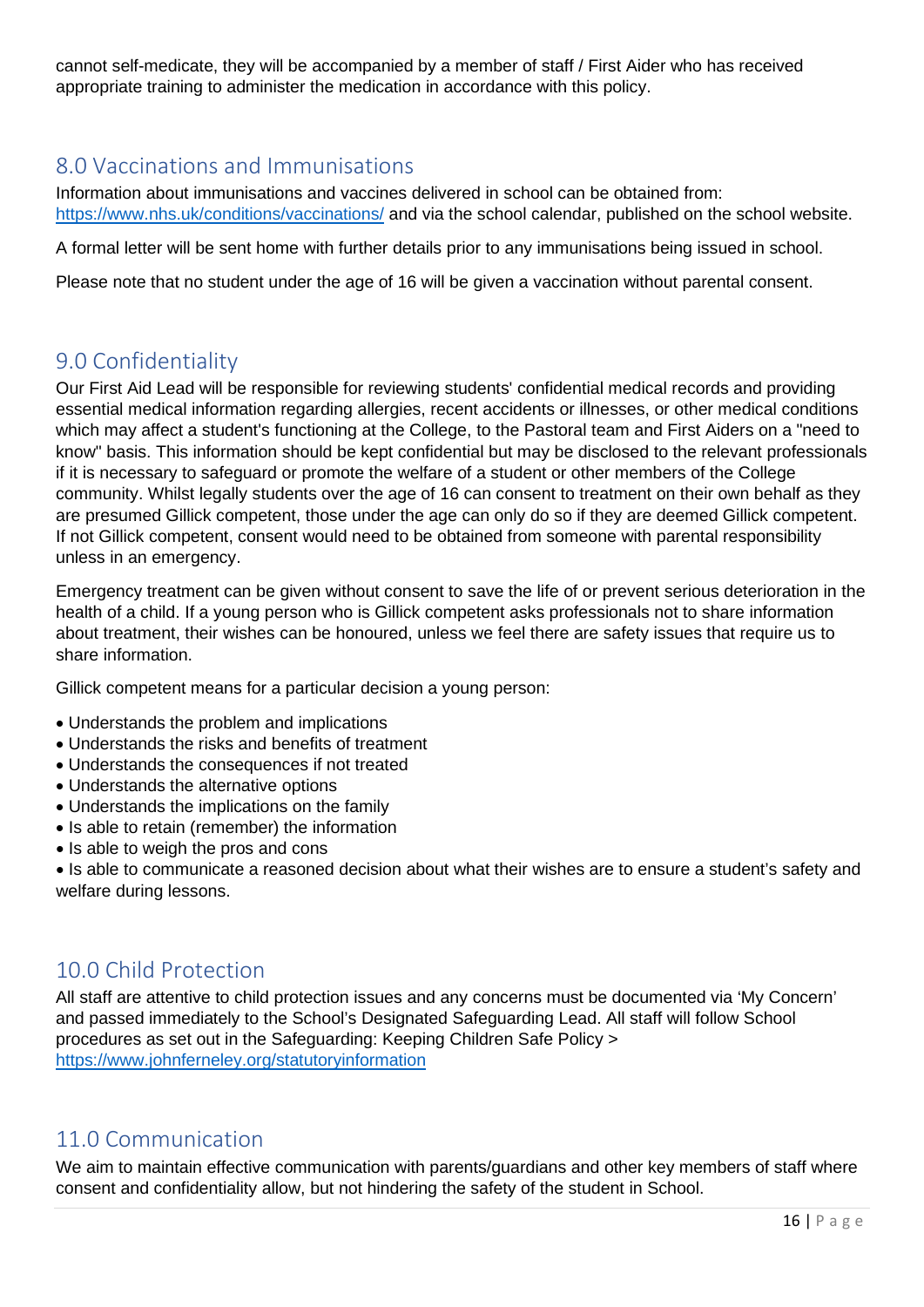## <span id="page-16-0"></span>12.0 Accident Records and Reporting

#### <span id="page-16-1"></span>12.1 Accident Records

All accidents requiring First Aid attention require a SIMS patient record to be completed. This is an electronic record that the school will hold on the student or staff members' SIMS profile, to be referred to at any point. These records will be kept for at least three years or if the person injured is a minor (under 18), until they are 21

All injuries, accidents, illnesses and dangerous occurrences (unless very minor in the view of the First Aiders must be recorded on the schools SIMS patient record). The date, time and place of the event or illness must be noted with the personal details of those involved with a brief description of the nature of the event or illness, and what First Aid care was given. What happened to the injured or ill person immediately afterwards should also be recorded.

In respect of any accident causing personal injury to students or staff, an Accident Investigation Process will be put in place to investigate the circumstances of such accidents.

#### <span id="page-16-2"></span>12.2 Accident Reporting

In the event of an accident, injury or illness requiring First Aid the relevant First Aider should complete an electronic SIMS patient record. These records will be regularly monitored during the Accident investigation process, to identify whether review or change in practice is needed. All injuries, accidents and illnesses, however minor, must be reported to the First Aid Lead or First Responder, who is responsible for ensuring that the First Aid records are filled correctly and that parents/guardians, are kept informed, as and when necessary.

In the event of serious accident/incident, parents/guardians must be informed by a First Aider as soon as practicable. The college will inform parents/guardians of any accidents/injury that is given to students the same day, or as soon as reasonably practicable. The college must notify local child protection agencies, as appropriate, of any serious accident or injury to, or the death of, any child whilst in their care and act on any advice given.

The college (as a registered provider) must notify Ofsted of any serious accident, illness or injury to, or death of, any child whilst in their care, and of the action taken in respect of it. Notification must be made as soon as is reasonably practicable, but in any event within 14 days of the incident occurring. Please refer to **section 1.2** regarding Assessnet reporting.

## <span id="page-16-3"></span>13.0 Guidance from Leicestershire County Council

The school will report and investigate accidents, incidents and near misses and the school will adhere to the LCC Procedure for Accident reporting and investigation, using the local authority Assessnet system.

In line with this procedure, all staff will be encouraged to report accidents, incidents and near misses and the appropriate person doing the investigation, will investigate such incidents and identify and implement means to prevent a recurrence. The parent/guardian must contact the First Aid Lead, as soon as practicable, of any further medical issues, after expertise consultation.

All completed accident / incident / near misses will be reported electronically by a First Aider or Lead Estates Manager using the Assessnet accident database.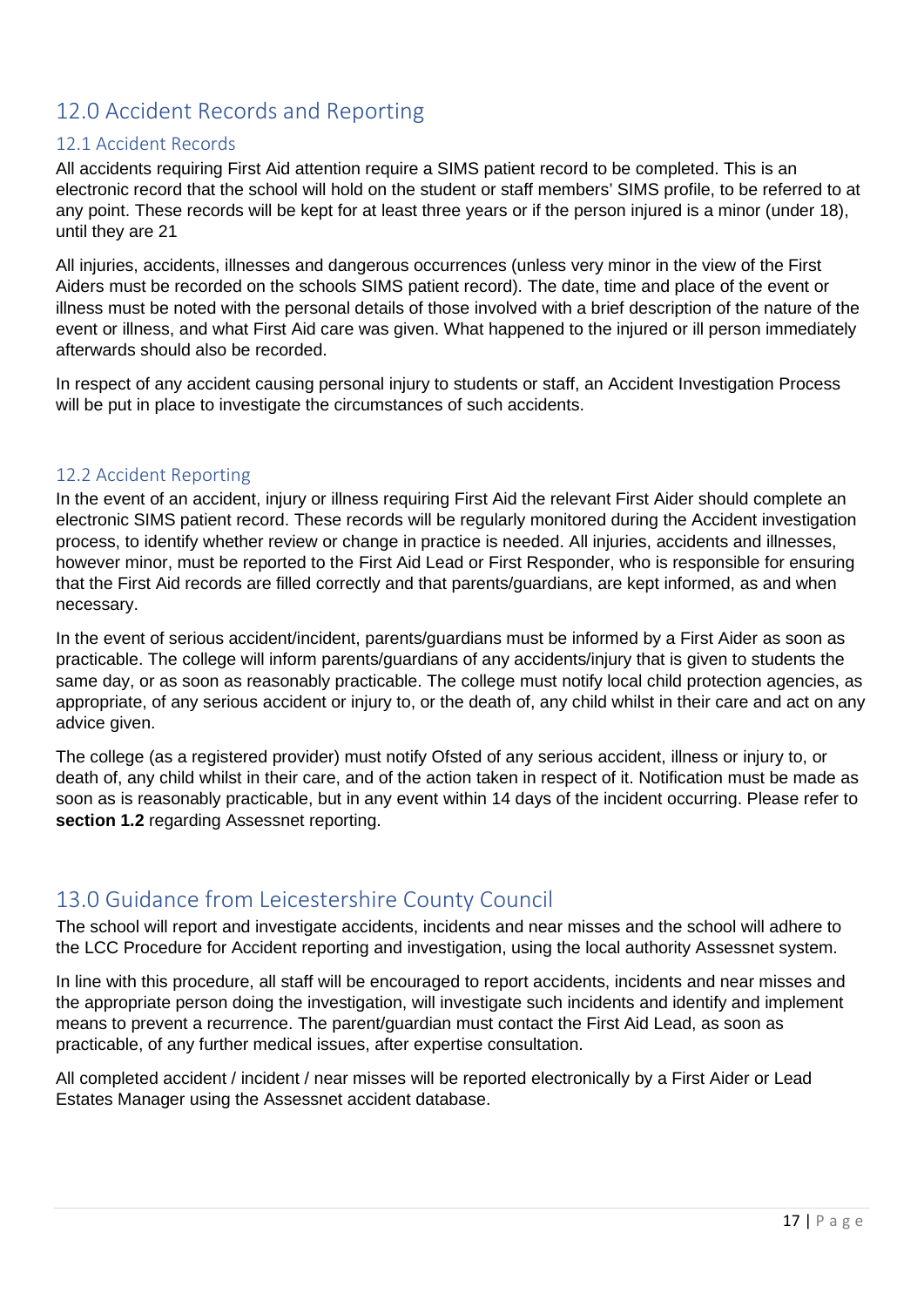## <span id="page-17-0"></span>14.0 RIDDOR Regulations

RIDDOR is the Reporting of Injuries, Diseases and Dangerous Occurrences Regulations 2013. These Regulations require employers, the self-employed and those in control of premises to report specified workplace incidents.

#### **Is RIDDOR necessary?**

The Local Authority will firstly review all accident reports submitted by the school. If the incident indicates a clear Health and Safety concern, the Local Authority will report it under RIDDOR Regulations, and further investigation and inspection into the schools Health and Safety Procedures will take place with the school directly, including any remedial actions.

RIDDOR now requires employers and others in control of work premises to keep records of:

- Work-related accidents which cause death.
- Work-related accidents which cause certain serious injuries ('reportable injuries')
- Diagnoses cases of certain occupational diseases.
- Certain incidents with the potential to cause harm ('dangerous occurrences').

## <span id="page-17-1"></span>15.0 Infectious Disease/Illnesses in School

The steps taken at John Ferneley to protect students and staff from infection are an important element in the quality of care they provide. Infectious diseases occur naturally and commonly in School settings. This is a result of the degree of close contact between students, and between students and staff, and the difficulties in maintaining a perfect state of hygiene. Infections acquired in the College may spread to staff, family members and the community. Outbreaks of infection may lead to disruption of the College routine and costly control measures.

Where possible, the College will prevent the increase in an outbreak of infection into the college and limit its spread. Exposure to an infectious disease is not normally a reason for medical exclusion from School. If an infectious disease is present at School, then the local Public Health England advisors should be contacted so that appropriate control measures can be discussed. All Staff should take precautions to avoid infection and to follow basic hygiene procedures (such as regular hand washing).

The First Aider should take the following precautions to avoid risk of infection:

- cover any cuts and grazes on their own skin with a waterproof dressing.
- wear suitable single use disposable gloves when dealing with blood or other bodily fluids.
- use suitable eye protection and a disposable apron where splashing may occur.
- use devices such as face shields, where appropriate, when giving mouth to mouth resuscitation.
- wash hands after every procedure.

If the First Aider suspects that they or any other person may have been contaminated with blood and other bodily fluids which are not their own, the following actions should be taken without delay:

- wash splashes off skin with soap and running water.
- wash splashes out of eyes with tap water or an eye wash bottle.
- wash splashes out of nose or mouth with tap water, taking care not to swallow the water.
- record details of the contamination.
- Inform the parent/quardian.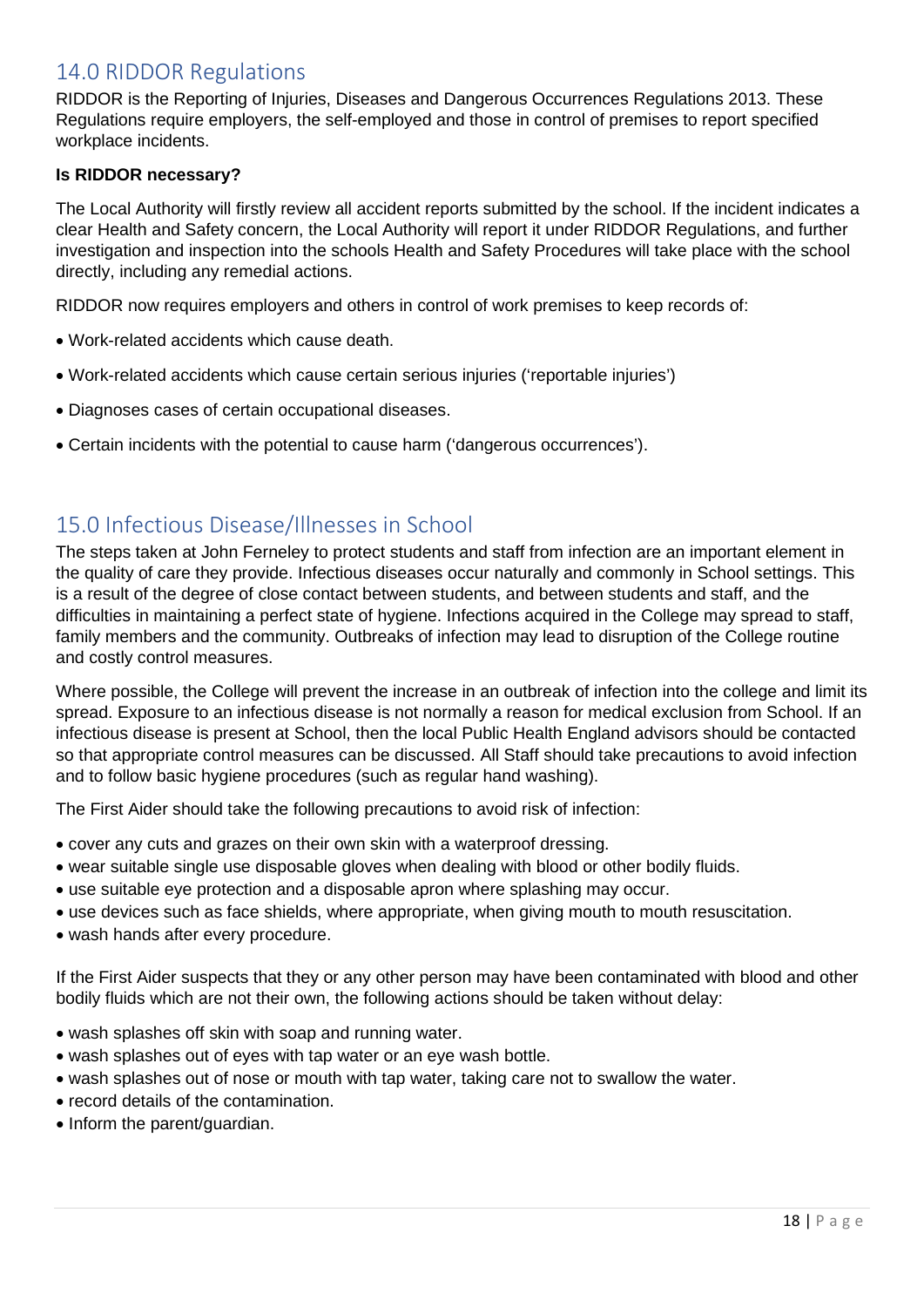#### <span id="page-18-0"></span>15.1 Infection Control

The College need to be informed as soon as possible of any infectious disease, held by either a student or member of staff. They should stay at home for a minimum of 48 hours, and until they are no longer infectious and a risk to the school community.

## <span id="page-18-1"></span>17.0 Mental Health First Aiders and Staff Wellbeing Officer

The college has a number of staff that are qualified as Mental Health First Aiders. They can offer support to colleagues on how to identify, understand and help someone who may be experiencing a mental health issue – offering skills to listen, reassure and respond, even in a crisis – and even potentially stop a crisis from happening.

Should an individual require professional support, this will be offered to them by external organisations.

A copy of the Staff Wellbeing Policy is distributed upon staff induction at John Ferneley, with further opportunities made available to staff to promote health and wellbeing throughout the academic year, keeping it at the centre of our offer.

#### <span id="page-18-2"></span>18.0 Complaints

If parents/guardians or students are dissatisfied with the First Aid support provided at the school, they should raise these concerns in the first instance at Stage 1 of the Complaints Policy, which will see them liaising with the Pastoral team or Strategy Implementation Manager. If the matter cannot be resolved, the complaint will be escalated via the Complaints Policy ><https://www.mowbrayeducation.org/policies>

### <span id="page-18-3"></span>Review

This policy and its procedures will be reviewed and updated by the Senior Leadership Team supported by the First Aid Lead on an annual basis.